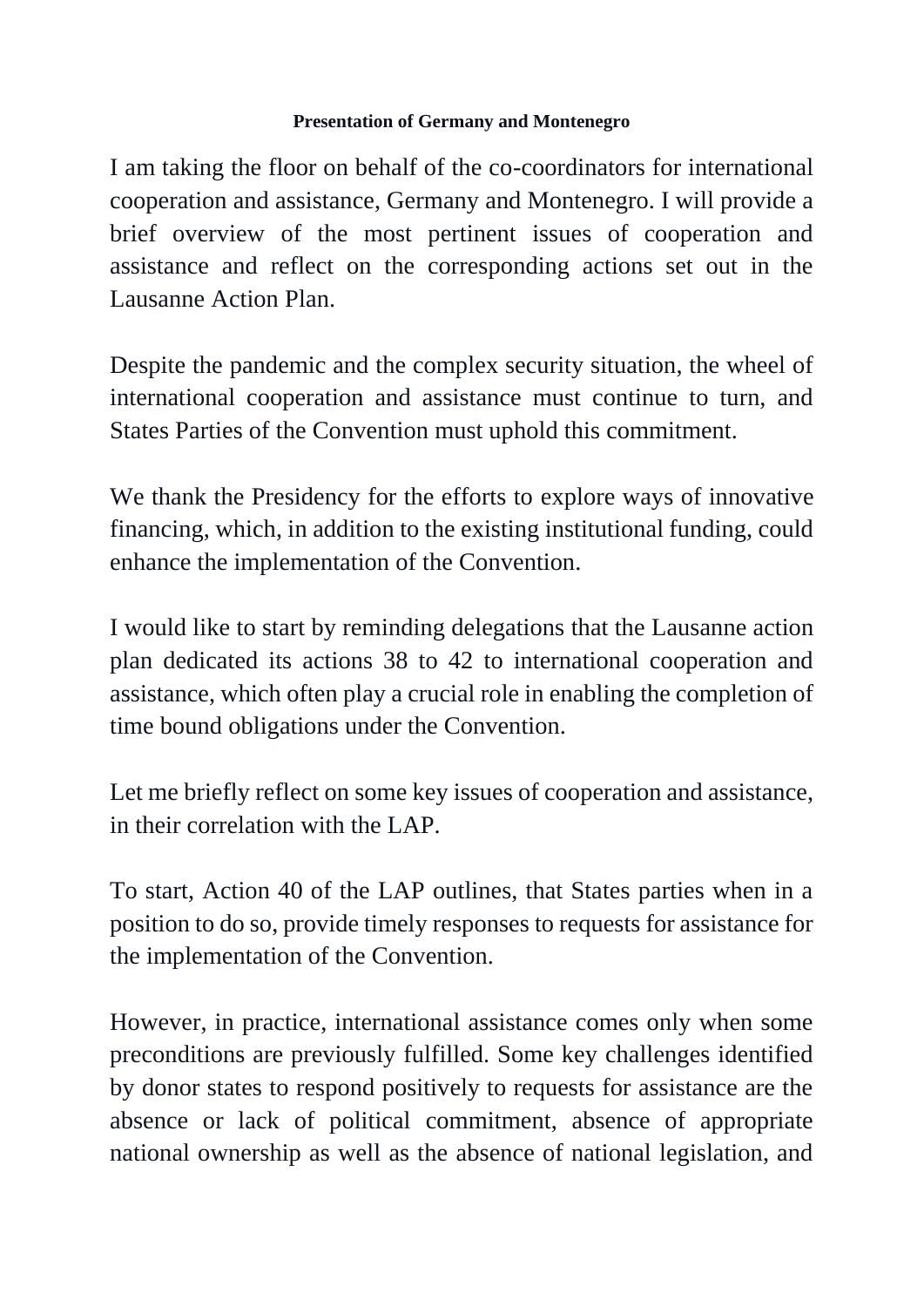adequate strategic framework or planning related to the implementation of the Convention.

Recognition of the importance of the strong commitment of the States parties to provide resources for the completion of obligations under the Convention and their strong national ownership is part of Actions 38 and 41 of the LAP.

To clarify national ownership means that the state with obligations under the Convention must have the leading role in their completion. All other stakeholders can only support this process.

We would like to single out the Action 41 of the LAP, which instructs states seeking assistance on how they should act. It clearly sets out that these states should develop coherent and comprehensive national plans aimed at developing national ownership, based on appropriate surveys, needs assessments and analysis of national capacity.

Promoting sharing experiences and best practices, establishing partnerships at all levels, and also developing capacity building and national expertise is defined in Action 39.

In our opinion establishing partnerships and good coordination are inseparable elements for the successful completion of time-bound obligations under the Convention. The civil sector also has a very important role in this process.

Action 42 promotes, inter-alia, further detailing the modalities of platforms and modalities to enhance targeted regular dialogue between affected States Parties, donors and operators, and exploring synergies with similar forums, as appropriate.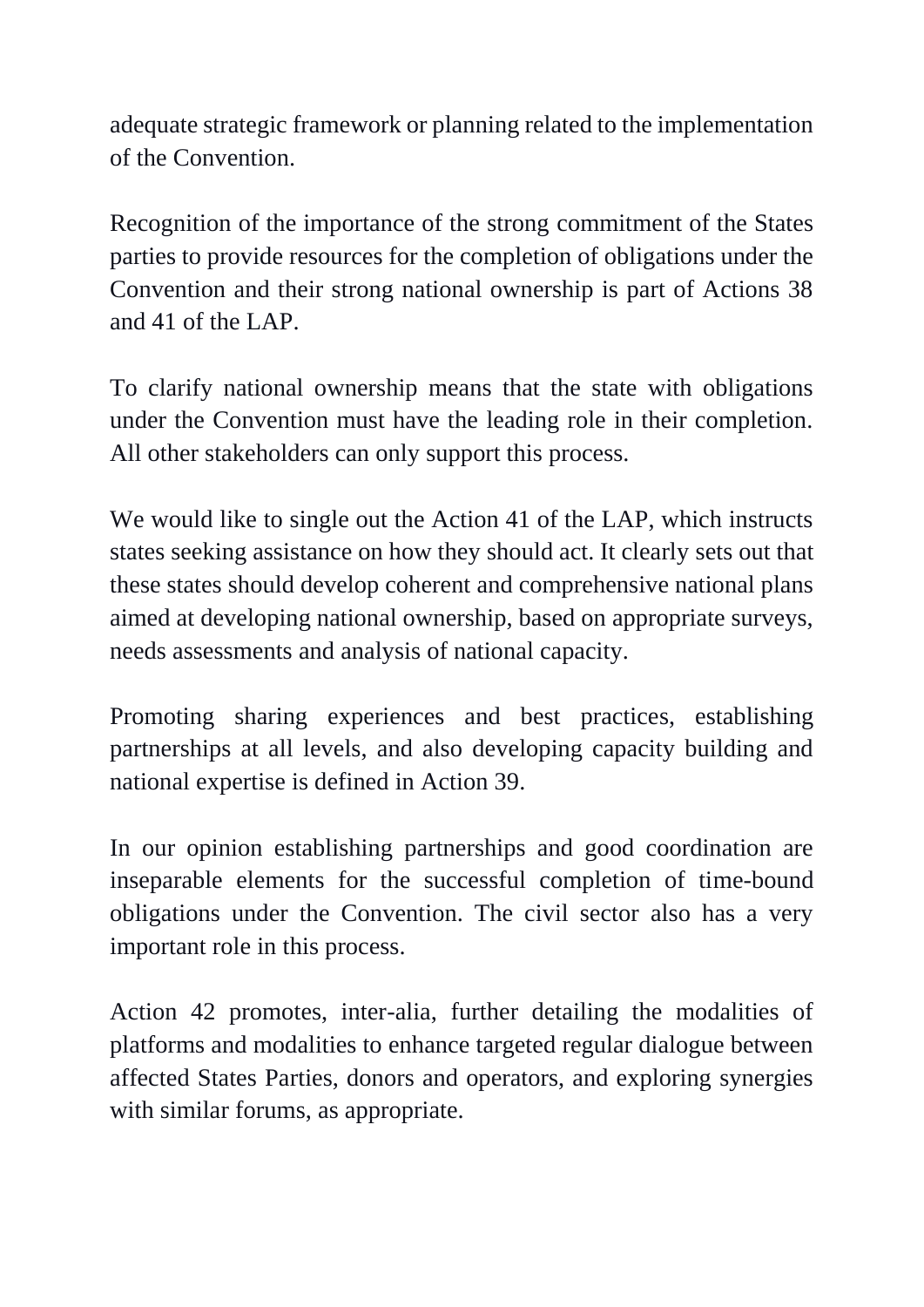An exemplary and effective mechanism for cooperation and assistance is the concept of "Country coalition", introduced in 2017.

The main aim of the Country Coalition is to enhance in-country coordination between the affected State Party with donors and operators for the fulfilment of its obligations that have specified deadlines under the Convention. It is an institutionalized national platform for dialogue and coordination, which regularly brings together all stakeholders to coordinate their efforts, discuss priorities and needs, and exchange information.

The set-up of Country Coalitions in Botswana and Montenegro has enabled these States' Parties to achieve their time-bound obligations under the Convention, even before their initial deadlines. In a similar vein, Lebanon, through its Mine Action Forum, has made great strides towards fulfilling its obligations.

Let me remind you on the brochure on Country Coalition available on the website of the implementation support unit, it is a valuable asset for a better understanding of this concept.

As thematic coordinators we would like to underline the importance of the exchange of experience and good practices and strengthening synergies among similar instruments, such as CCM and APMBC. In this vein we organized in December an informal meetingwith members of the relevant committees for extension requests and for cooperation and assistance under both Conventions, as well as representatives of the CCM and APMBC Presidency, both ISUs and Civil Society.

I will conclude our presentation with a few recommendations for states currently seeking partners for cooperation and assistance.